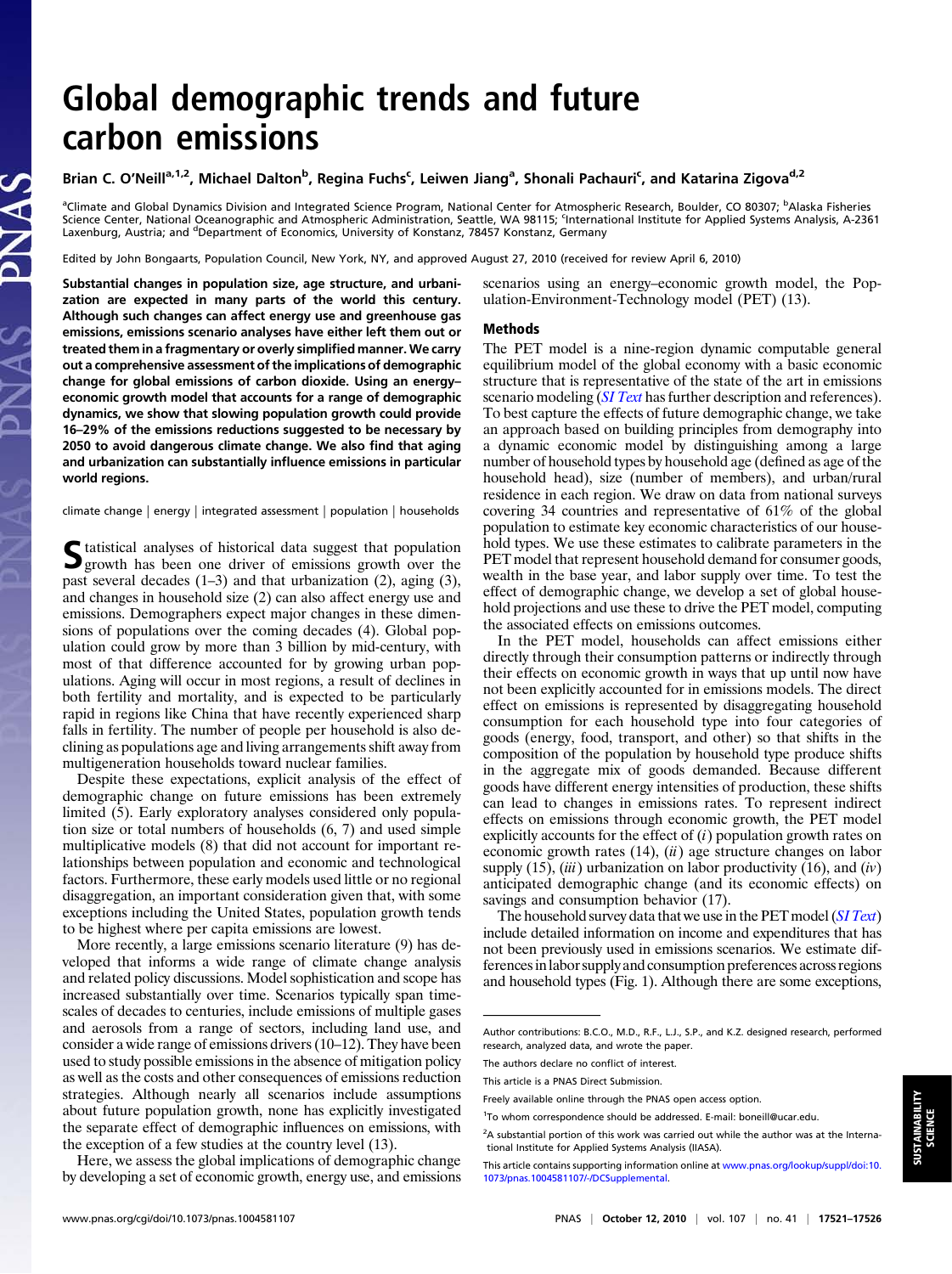

Fig. 1. Labor income per capita across household age, relative to the national mean (A), and household expenditure shares on four categories of goods (B) in the initial year of the simulations. Results are shown for national data used to characterize model regions. In the PET model, labor income data are used in the specification of exogenous labor supply, and expenditure shares are used in the calibration of household consumption preference parameters (in both cases, for household types defined by age, size, and urban/rural residence; [SI Text](http://www.pnas.org/lookup/suppl/doi:10.1073/pnas.1004581107/-/DCSupplemental/pnas.201004581SI.pdf?targetid=nameddest=STXT)).

households that are older, larger, or more rural tend to have lower per capita labor supply than those that are younger, smaller, or more urban. Lower-income households (e.g., rural households in developing countries) spend a larger share of income on food and a smaller share on transportation than higher-income households. Although labor supply and preferences can be influenced by a range of nondemographic factors, our scenarios focus on capturing the effects of shifts in population across types of households.

To project these demographic trends, we use the high, medium, and low scenarios of the United Nations (UN) 2003 Long-Range World Population Projections (18) combined with the UN 2007 Urbanization Prospects extended by the International Institute for Applied Systems Analysis (IIASA) (19) and derive population by age, sex, and rural/urban residence for the period of 2000–2100. To account for the impact of changes in rural/urban population age structures in key countries, we supplement these projections (which do not include separate urban and rural age structures) with our own projections for China and India, using a multistate population projection model with input assumptions based on the UN population and urbanization scenarios. In all regions, future population is further allocated into various types of households by rural/urban residence, size, and age of the household head based on projections that we carried out with an extended headship-rate household projection model (*[SI Text](http://www.pnas.org/lookup/suppl/doi:10.1073/pnas.1004581107/-/DCSupplemental/pnas.201004581SI.pdf?targetid=nameddest=STXT)*).

Results show that, relative to the medium projection, global population in the low and high scenarios differs by −1.5 to +1.7 billion in 2050 and −3.5 to +4.9 billion in 2100 (Fig. 2), with the

17522 <sup>|</sup> <www.pnas.org/cgi/doi/10.1073/pnas.1004581107> O'Neill et al.

largest proportion of these differences attributable to the other developing countries (ODC) region, India, sub-Saharan Africa, and China (Fig. 2 has a full set of regional definitions). Although a shift to older and more urban household types occurs in all regions, changes in urbanization levels are most pronounced in China, sub-Saharan Africa, and the ODC region. Changes in household age strongly affect the European Union (EU) and other industrialized countries (OIC) regions as well as Latin America. Household size changes are largest in India, ODC, and Latin America ([SI Text](http://www.pnas.org/lookup/suppl/doi:10.1073/pnas.1004581107/-/DCSupplemental/pnas.201004581SI.pdf?targetid=nameddest=STXT) has further details of household projection outcomes).

To test the effects of alternative demographic futures on emissions, we begin with two different baseline scenarios of future emissions that account only for the effect of population size changes, patterned after the A2 and B2 scenarios from the Special Report on Emissions Scenarios (SRES) of the Intergovernmental Panel on Climate Change (IPCC) (9). As in the original SRES scenarios, we assume that population growth is high in the A2 scenario and medium in the B2 scenario. However, as discussed above, we do not use the population projections originally used by SRES, but rather, we substitute our own projections based on more recent projections from the UN. Using two baselines allows us to explore the effect of uncertainty in future socioeconomic conditions on our results. To reproduce key aspects of the A2 and B2 scenarios, we tune parameters that govern the effects of technical change on the productivity of labor and energy inputs in the PET model ([SI Text](http://www.pnas.org/lookup/suppl/doi:10.1073/pnas.1004581107/-/DCSupplemental/pnas.201004581SI.pdf?targetid=nameddest=STXT) has details of the tuning procedure) such that regional per capita emissions,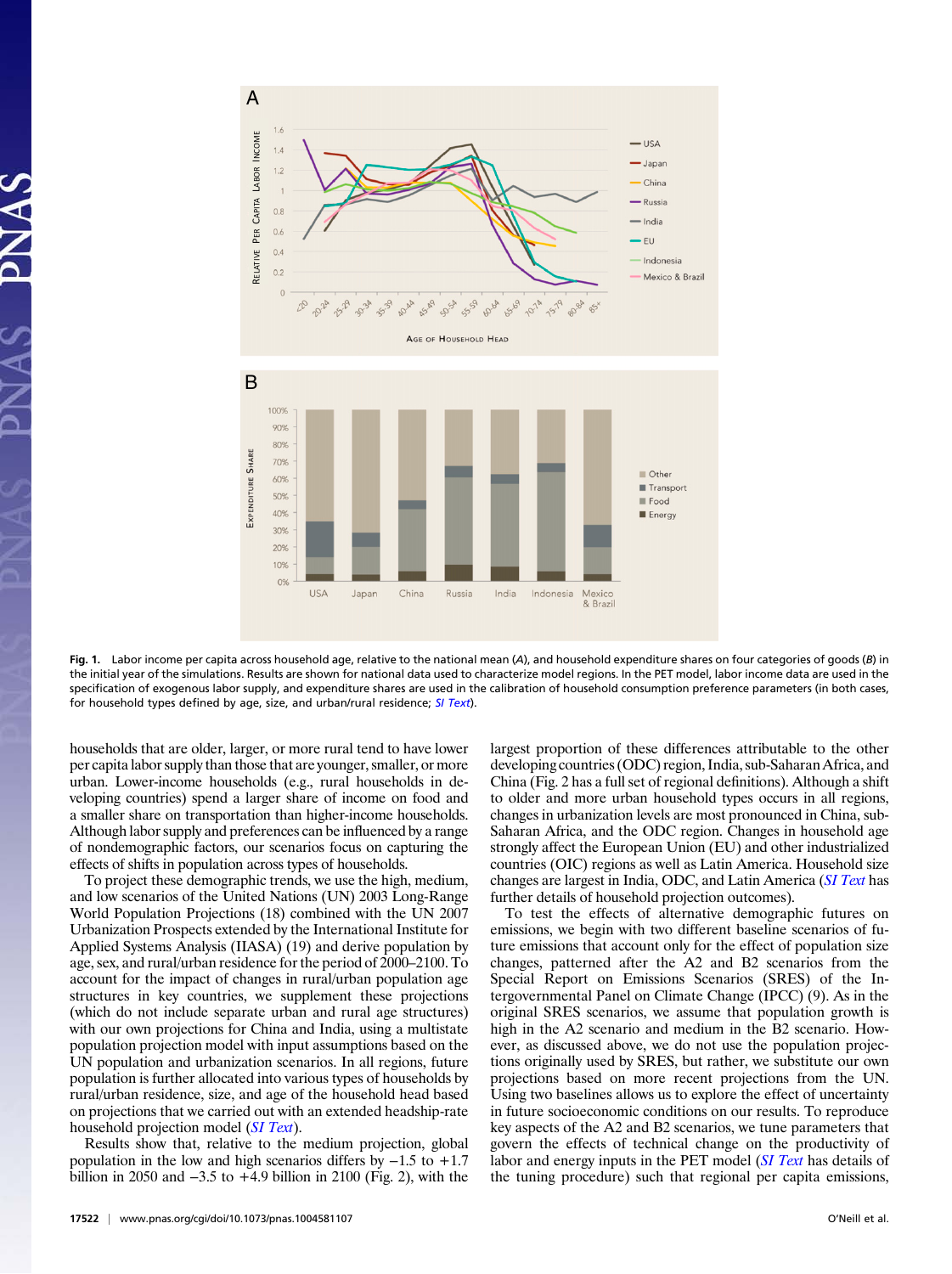

Fig. 2. Projected global totals (solid lines) and regional differences (colored bands) for population size. Individual colored bands indicate the contribution of each region to the difference between global scenarios.

gross domestic product (GDP), and primary energy use by source match values produced by the implementation of these scenarios in the IIASA Model for Energy Supply Strategy Alternatives and their General Environmental Impact (MESSAGE) model (20).

We then produce two sets of variants of these scenarios. In one set, we assume that population size follows the same path as in the baseline scenarios, but we also account for the effects of compositional change due to  $(i)$  aging alone,  $(ii)$  aging plus changes in household size, and  $(iii)$  aging, household size, and urbanization combined. The net effect of each factor (i.e., aging, size, and urbanization) is calculated by comparing results across these three variants.

In another set of variants, we focus on the implications of alternative population growth paths by testing the effect of either a high or low population path in B2 (in contrast to the medium path in the baseline scenario) and a medium population path in A2 (in contrast to the high path in the baseline scenario). We use this set of variants to analyze the consequences of demographic change for economic growth and emissions, including the effects of aging, urbanization, and changes in household size. However, we do not assume a relationship in the reverse direction (i.e., changes in economic growth within these scenarios are not assumed to be necessary to produce alternative population paths). Uncertainty in the relationship between socioeconomic conditions



Fig. 3. Effect of population compositional change on emissions for the world (A and B) and by region (C and D; B2 scenario, 2100) in both absolute and relative terms. Effects shown are from changes in composition by age of the household head (age), household size (size), urbanization (urban/rural), and all three combined (combined effect). Bars show effects in the reference scenario, and uncertainty intervals show the range across all population scenarios.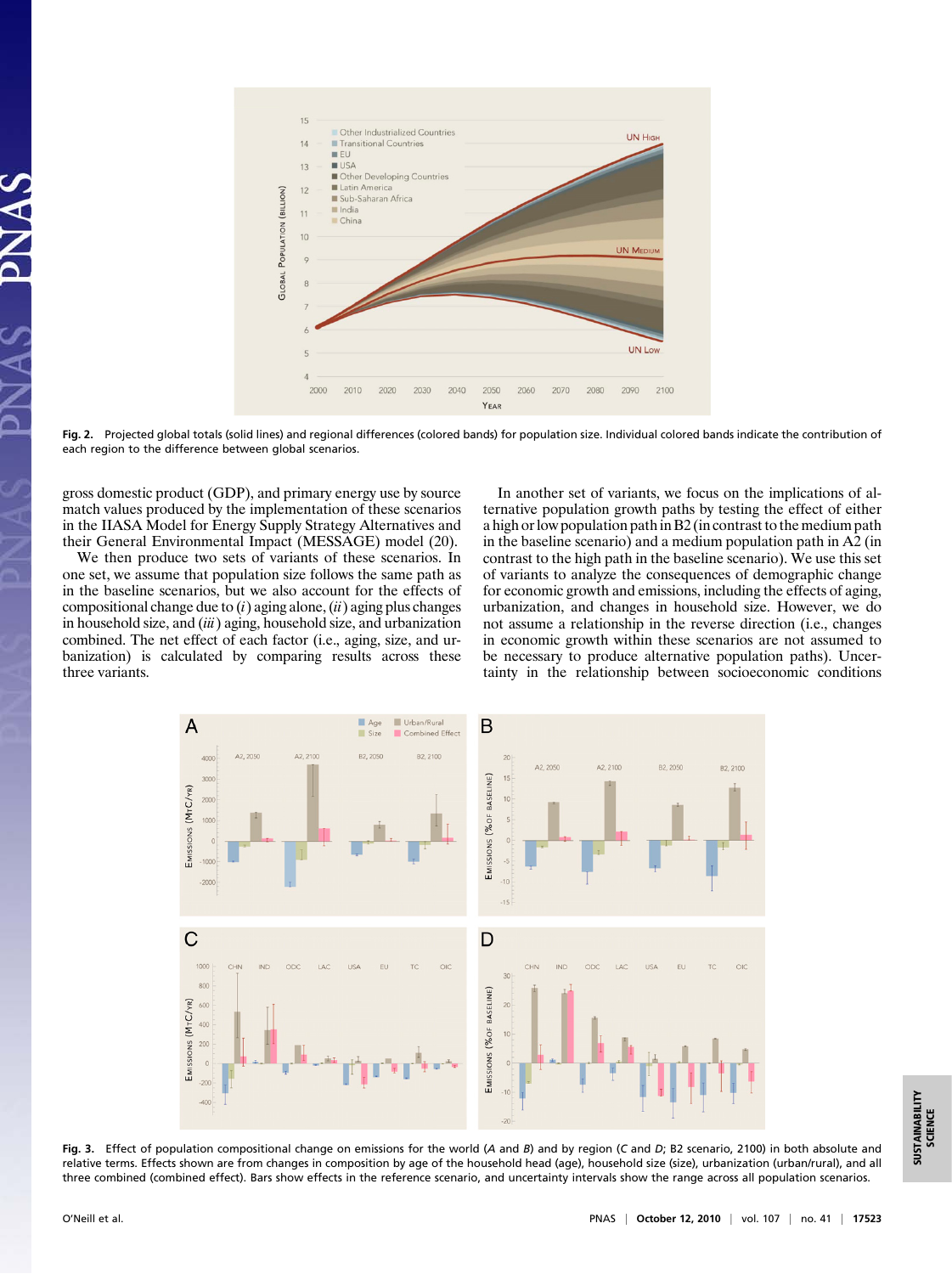and population growth allows for a wide range of population outcomes that can still be considered consistent with a given economic growth path, particularly for the B2 and A2 scenarios (21, 22).

### Results

Results show that the effects of changes in population composition can have a significant influence on emissions in particular regions, separate from the effect of changes in population size. Aging can reduce emissions in the long term by up to 20%, particularly in industrialized country regions (Fig. 3). Aging affects emissions in the PET model primarily through its influence on labor supply. In the model, aging populations are associated with lower labor productivity or labor force participation rates at older ages, which (ceteris paribus) leads to slower economic growth. In contrast, urbanization can lead to an increase in projected emissions by more than 25%, particularly in developing country regions, also mainly through effects on labor supply. The higher productivity of urban labor evident in the household surveys implies that urbanization tends to increase economic growth. Although other studies find that, controlling for income, urban living can be more energy efficient (23), survey data for urban households include income effects and therefore result in increased emissions.

In most regions, changes in household size have little additional effect on emissions beyond those already captured by aging (older households are also typically smaller). This result could be because of limitations in our household projections, which include household size changes driven by aging and urbanization but only capture the effects of behavioral change on household size in China and the United States ([SI Text](http://www.pnas.org/lookup/suppl/doi:10.1073/pnas.1004581107/-/DCSupplemental/pnas.201004581SI.pdf?targetid=nameddest=STXT) has details on household projections). In China, reduced household size leads to lower emissions, a direction of influence counter to previous results (2). The reduction is driven primarily by the fact that large households in older age categories typically have greater per capita labor supply (and income) than smaller households, because they include adult children of working age. Thus, aging, combined with a decline in household size, leads to a reduction in per capita labor supply as older households become composed primarily of the elderly.

At the global level, compositional effects are largely offsetting, although this is not true in all regions. In general, urbanization is the dominant compositional effect on emissions in developing countries, especially China and India, whereas aging dominates in the industrialized countries. Results for the A2 scenario are similar to those for B2 in percentage terms, although substantially larger in terms of absolute emissions ([SI Text](http://www.pnas.org/lookup/suppl/doi:10.1073/pnas.1004581107/-/DCSupplemental/pnas.201004581SI.pdf?targetid=nameddest=STXT) has A2 results). For example, urbanization in the A2 scenario accounts for an additional 4 billion



Fig. 4. Projected global totals (lines) and regional differences (colored bands) for CO<sub>2</sub> emissions. Individual colored bands indicate the contribution of each region to the difference between global scenarios. Solid lines shows emissions in the baseline scenario, and dashed lines show emissions in variants with alternative demographic assumptions. Both types of scenarios include the effects of changes in population composition by household age, size, and urban/ rural status. Economic and technological assumptions are based on the IPCC A2 (A) and B2 (B) scenarios.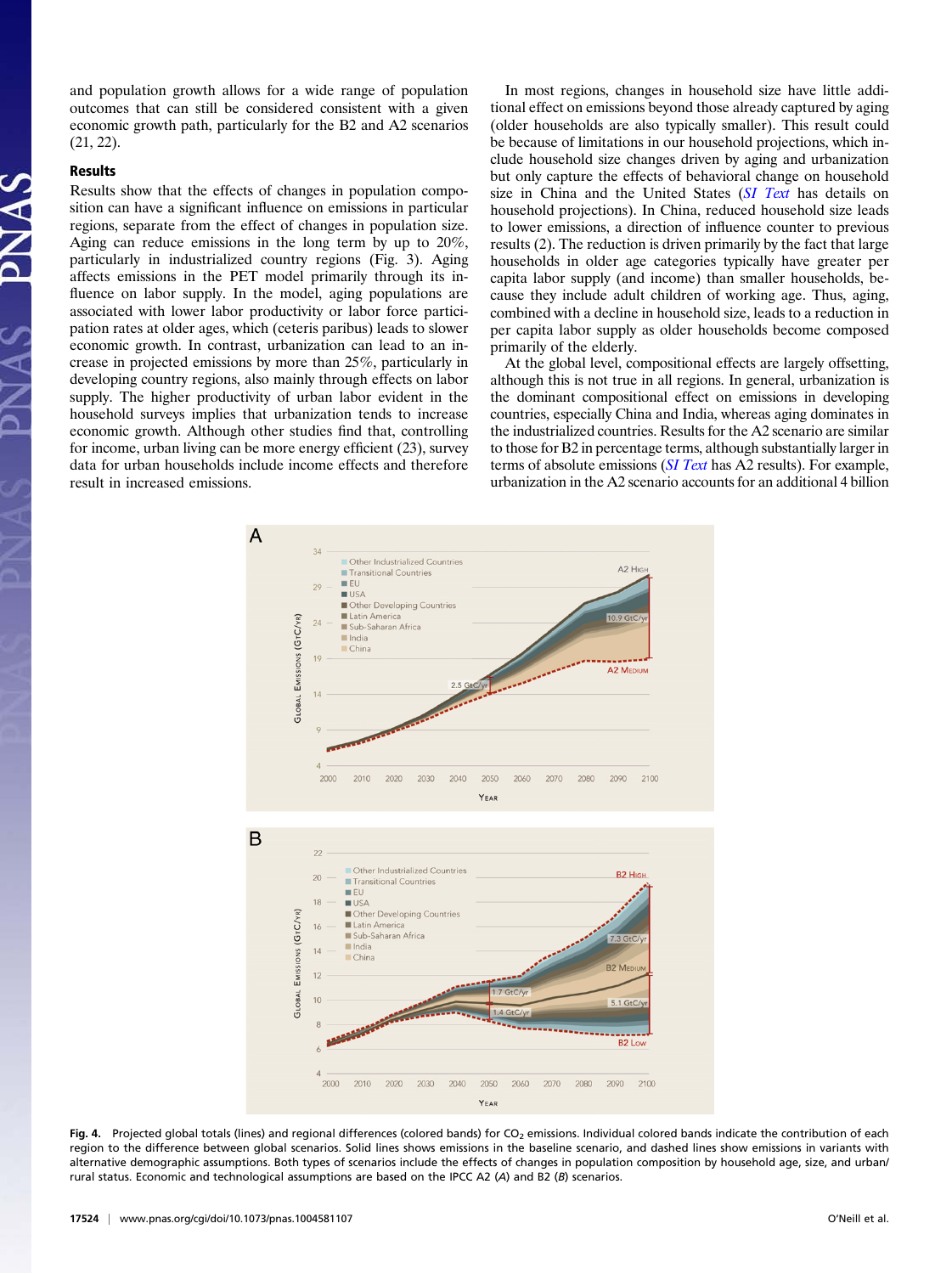tons of carbon per year (GtC/y; about one-half of current global emissions) by 2100.

Results (Fig. 4) also show that if population were to follow the low path rather than the medium in the B2 scenario, emissions would decrease significantly, with a global reduction of 1.4 GtC/y in 2050 and 5.1 GtC/y in 2100. However, if population were to follow the high projection rather than the medium, global emissions would be increased by 1.7 GtC/y in 2050 and 7.3 GtC/y in 2100. Regionally, the most substantial portion of these changes in emissions comes from the developing countries; however, the contribution from the industrialized countries is not small. For example, change in US population growth has a pronounced effect on emissions, despite its small contribution to global differences in population outcomes, because of the relatively high per capita emissions implied in the B2 scenario. In the A2 scenario, results at the global level are larger in absolute terms: reducing population growth from the high to the medium path leads to a reduction of 2.5 GtC/y by 2050 and 10.9 GtC/y by 2100.

#### **Discussion**

Our analysis indicates that greater attention should be given in emissions scenarios to the implications of urbanization and aging, particularly in key regions of the world, including China, India, the United States, and the EU. This conclusion is motivated by the belief that better modeling of these trends would improve our understanding of the potential range of future energy demand and emissions. Better understanding of how fast (or slow) demand may grow is useful for informing response strategies. However, our results do not imply that policies influencing aging or urbanization themselves would be the most appropriate response. A wide range of considerations must come into play in designing mitigation strategies; the fact that a particular phenomenon is a quantitatively significant driver of emissions does not mean that it is also an important policy lever.

In addition, it is important to keep in mind that we use a broad definition of both urbanization and aging in this analysis. Urbanization, for example, is not limited to a geographic concept related to where people live and at what population density, with all other factors held constant. Rather, it represents both the growth of urban populations and a set of associated economic changes. In the PET model, urbanization has effects on labor supply and consumption preferences and therefore on economic growth and income. Some other analyses of the effect of urbanization on energy use or emissions abstract from any income effects and aim to measure the effect only of differences in lifestyles or consumption patterns (24–26). Thus, differences in conclusions about the effect of urbanization can be caused in large part by differences in the definition of urbanization.

Like urbanization, aging in this analysis is also associated with economic changes, including those related to reduced labor supply as populations age. We have assumed here that age profiles of labor supply remain constant over time at patterns observed in current household data. If these patterns do not remain constant, results will differ. For example, if retirement is postponed, labor

- 1. Dietz T, Rosa EA (1997) Effects of population and affluence on CO2 emissions. Proc Natl Acad Sci USA 94:175–179.
- 2. Cole MA, Neumayer E (2004) Examining the impact of demographic factors on air pollution. Popul Environ 26:5–21.
- 3. Fan Y, Liu L-C, Wu G, Wei Y-M (2006) Analyzing impact factors of CO2 emissions using the STIRPAT model. Environ Impact Assess Rev 26:377–395.
- 4. Cohen JE (2003) Human population: The next half century. Science 302:1172–1175. 5. O'Neill BC, MacKellar L, Lutz W (2001) Population and Climate Change (Cambridge
- University Press, Cambridge, UK). 6. Bongaarts J (1992) Population growth and global warming. Popul Dev Rev 18:299–319.
- 7. MacKeller FL, Lutz W, Prinz C, Goujon A (1995) Population, households, and CO2 emissions. Popul Dev Rev 21:849–865.
- 8. Ehrlich PR, Holdren JP (1971) Impact of population growth. Science 171:1212–1217.

supply at older ages will increase, and the emissions-reducing effect of aging that we find here will be lessened.

Our results also show that reduced population growth could make a significant contribution to global emissions reductions. Several analyses have estimated how much emissions would have to be reduced by 2050 to meet long-term policy goals such as avoiding warming of more than  $2 \degree C (27)$  or preventing a doubling of CO2 concentrations through implementation of a portfolio of mitigation measures characterized as "stabilization wedges" (28). Our estimate that following a lower population path could reduce emissions 1.4–2.5 GtC/y by 2050 is equivalent to 16–29% of the emission reductions necessary to achieve these goals or approxi-mately 1-1.5 wedges of emissions reductions ([SI Text](http://www.pnas.org/lookup/suppl/doi:10.1073/pnas.1004581107/-/DCSupplemental/pnas.201004581SI.pdf?targetid=nameddest=STXT) has details of this calculation). By the end of the century, the effect of slower population growth would be even more significant, reducing total emissions from fossil fuel use by 37–41% across the two scenarios.

One caveat is that we have not made any assumptions about how reduced population growth occurs; rather, we treat alternative population growth paths as exogenous. Economic development is one factor that can facilitate declines in fertility and slower population growth. If it were assumed that increases in economic growth rates were driving fertility decline, our results would differ: faster economic growth would have an upward effect on emissions, offsetting the emissions reductions caused by slower population growth to some degree.

However, more rapid economic development is not the only factor, or a necessary one, in facilitating fertility decline. Policies can also significantly affect fertility trends. Although the appropriateness of policies that encourage even lower fertility in countries where it is already low is debatable and would require consideration of the tradeoffs associated with increased aging (29), in other regions, there are several such policies already considered desirable in their own right. For example, household surveys indicate that there is a substantial unmet need for family planning and reproductive health services in many countries. Policies that meet this need would reduce current fertility by about 0.2 births per woman in the United States (30) and 0.6–0.7 births per woman in the developing world *([SI Text](http://www.pnas.org/lookup/suppl/doi:10.1073/pnas.1004581107/-/DCSupplemental/pnas.201004581SI.pdf?targetid=nameddest=STXT)* has details of this calculation). This reduction is comparable with the 0.5 births per woman difference in fertility assumptions between the population scenarios used here. In our analysis, emissions reductions in these regions (i.e., the United States and developing country regions other than China) amount to about one-half of the total reductions that result from following a lower global population growth path, suggesting that family planning policies would have a substantial environmental cobenefit.

ACKNOWLEDGMENTS. We thank K. Riahi for assistance in interpreting the IIASA A2 and B2 scenario results, R. Sands for advice on alternative energy-balance techniques, X. Ren for assistance in checking model results, P. Belden, A. Hayes, W. Lutz, M. Oppenheimer, W. Sanderson, D. Spreng, and E. Zagheni for helpful comments on this manuscript, and L. Goulder, P. Ehrlich, S. Schneider, and D. Kennedy for guidance and support during development of the original version of the PET model. Funding was provided by the National Science Foundation, a European Young Investigator's award (to B.C.O.) and the Hewlett Foundation. Funding was provided for early stages of the analysis by the Department of Energy and the Environmental Protection Agency.

- 9. Nakicenovic N, et al. (2001) Special Report on Emissions Scenarios (Intergovernmental Panel on Climate Change, Geneva).
- 10. Fisher B, et al. (2007) Climate Change 2007: Mitigation of Climate Change, eds Metz B, Davidson OR, Bosch PR, Dave R, Meyer LA (Cambridge University Press, Cambridge, UK), pp 169–250.
- 11. Clarke L, Bohringer C, Rutherford TR (2009) International, U.S. and E.U. climate change control scenarios: Results from EMF 22. Energy Econ 31(Suppl 2).
- 12. Alcamo J, et al. (2005) Ecosystems and Human Wellbeing: Scenarios, eds Carpenter S, Pingali P, Bennett EM, Zurek M (Island Press, Washington, DC), Vol 2, pp 297–373.
- 13. Dalton M, O'Neill BC, Prskawetz A, Jiang L, Pitkin J (2008) Population aging and future carbon emissions in the United States. Energy Econ 30:642–675.
- 14. Kelley AC, Schmidt RM (2003) Population Matters: Demographic Change, Economic Growth, and Poverty in the Developing World, eds Birdsall N, Kelley AC, Sinding S (Oxford University Press, New York), pp 67–105.